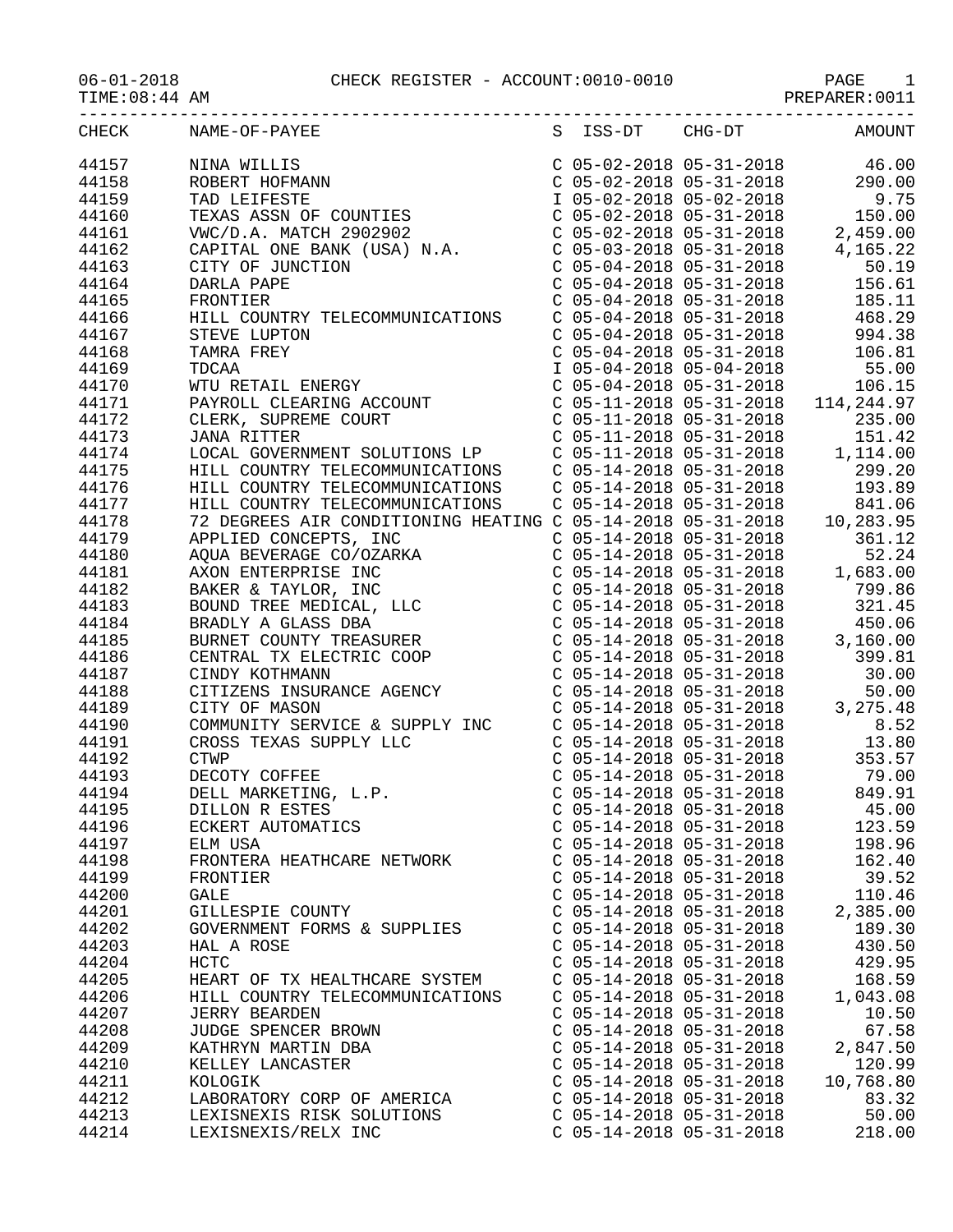06-01-2018 CHECK REGISTER - ACCOUNT:0010-0010 PAGE 2

|  | $06 - 01 - 2018$ |  |  |  |
|--|------------------|--|--|--|
|--|------------------|--|--|--|

TIME:08:44 AM PREPARER:0011 -----------------------------------------------------------------------------------

CHECK NAME-OF-PAYEE

44215 LOWE'S PAY AND SAVE INC C 05-14-2018 05-31-2018 240.55 44216 MARY SCHOLIBO C 05-14-2018 05-31-2018 93.00 44217 MASON BUILDING SUPPLY & RENTAL INC C 05-14-2018 05-31-2018 163.50

| 44218 | MASON CNTY TAX ASSESSOR-COLLECTOR                                                                                                                                                                                                                                                                                                                                                      | $C$ 05-14-2018 05-31-2018                                                     | 7.50                                                                                                                                                                                                                                                                                     |
|-------|----------------------------------------------------------------------------------------------------------------------------------------------------------------------------------------------------------------------------------------------------------------------------------------------------------------------------------------------------------------------------------------|-------------------------------------------------------------------------------|------------------------------------------------------------------------------------------------------------------------------------------------------------------------------------------------------------------------------------------------------------------------------------------|
| 44219 | MASON COUNTY NEWS<br>MASON COUNTY ROAD DEPT                                                                                                                                                                                                                                                                                                                                            |                                                                               | $C$ 05-14-2018 05-31-2018 45.00                                                                                                                                                                                                                                                          |
| 44220 |                                                                                                                                                                                                                                                                                                                                                                                        |                                                                               | C $05-14-2018$ $05-31-2018$ 2,010.62                                                                                                                                                                                                                                                     |
| 44221 |                                                                                                                                                                                                                                                                                                                                                                                        |                                                                               |                                                                                                                                                                                                                                                                                          |
| 44222 | MASON FEED STORE INC<br>MASSEY BALENTINE P.C.<br>MASON FEED STORE INC<br>MASSEY BALENTINE P.C. C. CO5-14-2018 05-31-2018 553.00<br>MCCREARY VESELKA BRAGG & ALLEN CO5-14-2018 05-31-2018 732.63                                                                                                                                                                                        |                                                                               |                                                                                                                                                                                                                                                                                          |
| 44223 |                                                                                                                                                                                                                                                                                                                                                                                        |                                                                               |                                                                                                                                                                                                                                                                                          |
| 44224 |                                                                                                                                                                                                                                                                                                                                                                                        |                                                                               | C $05-14-2018$ $05-31-2018$ $314.65$                                                                                                                                                                                                                                                     |
| 44225 |                                                                                                                                                                                                                                                                                                                                                                                        |                                                                               |                                                                                                                                                                                                                                                                                          |
| 44226 |                                                                                                                                                                                                                                                                                                                                                                                        |                                                                               |                                                                                                                                                                                                                                                                                          |
| 44227 |                                                                                                                                                                                                                                                                                                                                                                                        |                                                                               |                                                                                                                                                                                                                                                                                          |
| 44228 |                                                                                                                                                                                                                                                                                                                                                                                        |                                                                               | $\left( \begin{array}{ccc} \verb+CO5-14-2018 & 05-31-2018 & 92.00 \\ \verb+CO5-14-2018 & 05-31-2018 & 625.06 \\ \verb+V 05-14-2018 & 05-16-2018 & 154.24 \\ \end{array} \right)$                                                                                                         |
| 44229 |                                                                                                                                                                                                                                                                                                                                                                                        |                                                                               |                                                                                                                                                                                                                                                                                          |
| 44230 |                                                                                                                                                                                                                                                                                                                                                                                        |                                                                               |                                                                                                                                                                                                                                                                                          |
| 44231 |                                                                                                                                                                                                                                                                                                                                                                                        |                                                                               |                                                                                                                                                                                                                                                                                          |
| 44232 |                                                                                                                                                                                                                                                                                                                                                                                        |                                                                               |                                                                                                                                                                                                                                                                                          |
| 44233 |                                                                                                                                                                                                                                                                                                                                                                                        |                                                                               |                                                                                                                                                                                                                                                                                          |
| 44234 |                                                                                                                                                                                                                                                                                                                                                                                        |                                                                               |                                                                                                                                                                                                                                                                                          |
| 44235 |                                                                                                                                                                                                                                                                                                                                                                                        |                                                                               |                                                                                                                                                                                                                                                                                          |
|       |                                                                                                                                                                                                                                                                                                                                                                                        |                                                                               |                                                                                                                                                                                                                                                                                          |
| 44236 |                                                                                                                                                                                                                                                                                                                                                                                        |                                                                               |                                                                                                                                                                                                                                                                                          |
| 44237 |                                                                                                                                                                                                                                                                                                                                                                                        |                                                                               |                                                                                                                                                                                                                                                                                          |
| 44238 |                                                                                                                                                                                                                                                                                                                                                                                        |                                                                               |                                                                                                                                                                                                                                                                                          |
| 44239 | $\begin{tabular}{l c c c c c} \mbox{MCCRBAY VESELKA BRAGG &\&ALEN &\ &C&05-14-2018&05-31-2018&732.63\\ \mbox{MUMAY INC}\\ \mbox{MUMAY INC}\\ \mbox{DCERDRITY PINC}\\ \mbox{DCERDRITY INC}\\ \mbox{DCERDRITY INC}\\ \mbox{DCERDRAY INC}\\ \mbox{DCERDRAY INC}\\ \mbox{DCERDRAY INC}\\ \mbox{DCERORAY INC}\\ \mbox{DCERORAY INC}\\ \mbox{DCERORAY INC}\\ \mbox{DCERAY INC}\\ \mbox{DCER$ |                                                                               |                                                                                                                                                                                                                                                                                          |
| 44240 |                                                                                                                                                                                                                                                                                                                                                                                        |                                                                               |                                                                                                                                                                                                                                                                                          |
| 44241 |                                                                                                                                                                                                                                                                                                                                                                                        |                                                                               |                                                                                                                                                                                                                                                                                          |
| 44242 | WALTER'S BUILDING & SUPPLY<br>WEBER CHEVRON<br>WEBER CHEVRON<br>WEST CENTRAL WIRELESS<br>XEROX CORPORATION<br>XEROX CORPORATION<br>XESCH & PICKETT<br>XESCH & PICKETT<br>XESCH & PICKETT<br>XESCH & PICKETT<br>XESCH & PICKETT<br>XESCH & PICKETT<br>X                                                                                                                                 |                                                                               | 200.18                                                                                                                                                                                                                                                                                   |
| 44243 |                                                                                                                                                                                                                                                                                                                                                                                        |                                                                               |                                                                                                                                                                                                                                                                                          |
| 44244 |                                                                                                                                                                                                                                                                                                                                                                                        |                                                                               |                                                                                                                                                                                                                                                                                          |
| 44245 |                                                                                                                                                                                                                                                                                                                                                                                        |                                                                               | $\begin{array}{llll} \mbox{C} & 05\!-\!14\!-\!2018 & 05\!-\!31\!-\!2018 & 94\!-\!00 \ \mbox{C} & 05\!-\!14\!-\!2018 & 05\!-\!31\!-\!2018 & 376\!-\!00 \ \mbox{C} & 05\!-\!14\!-\!2018 & 05\!-\!31\!-\!2018 & 470\!-\!90 \ \mbox{C} & 05\!-\!14\!-\!2018 & 05\!-\!31\!-\!2018 & 335\!-\!$ |
| 44246 |                                                                                                                                                                                                                                                                                                                                                                                        |                                                                               |                                                                                                                                                                                                                                                                                          |
| 44247 | MCCULLOCH COUNTY SHERIFF                                                                                                                                                                                                                                                                                                                                                               | I 05-15-2018 05-15-2018                                                       | 80.00                                                                                                                                                                                                                                                                                    |
| 44248 |                                                                                                                                                                                                                                                                                                                                                                                        |                                                                               | 940.72                                                                                                                                                                                                                                                                                   |
| 44249 | AMERITAS LIFE INSURANCE CO                                                                                                                                                                                                                                                                                                                                                             | $C$ 05-15-2018 05-31-2018                                                     | 2.16<br>$2.16$<br>322.38                                                                                                                                                                                                                                                                 |
| 44250 | <b>CTWP</b>                                                                                                                                                                                                                                                                                                                                                                            | C 05-16-2018 05-31-2018<br>C 05-16-2018 05-31-2018                            |                                                                                                                                                                                                                                                                                          |
| 44251 | GOVERNMENT FORMS & SUPPLIES                                                                                                                                                                                                                                                                                                                                                            |                                                                               | 76.89                                                                                                                                                                                                                                                                                    |
| 44252 | HEART OF TEXAS FORD-MERCURY INC                                                                                                                                                                                                                                                                                                                                                        |                                                                               | $C$ 05-16-2018 05-31-2018 47.95                                                                                                                                                                                                                                                          |
| 44253 |                                                                                                                                                                                                                                                                                                                                                                                        |                                                                               | $C$ 05-16-2018 05-31-2018 173.00                                                                                                                                                                                                                                                         |
| 44254 |                                                                                                                                                                                                                                                                                                                                                                                        | I 05-16-2018 05-16-2018                                                       | 175.00                                                                                                                                                                                                                                                                                   |
| 44255 | LUNE DAVIS<br>TACERA<br>LEXISNEXIS/RELX INC<br>REGGIE LOEFFLER<br>LESS LETHAL LLC<br>MATT ANDREWS<br>MCBRYDE OIL COMPANY                                                                                                                                                                                                                                                               | C 05-16-2018 05-31-2018<br>C 05-16-2018 05-31-2018<br>C 05-17-2018 05-31-2018 | 186.00<br>667.81                                                                                                                                                                                                                                                                         |
| 44256 |                                                                                                                                                                                                                                                                                                                                                                                        |                                                                               |                                                                                                                                                                                                                                                                                          |
| 44257 |                                                                                                                                                                                                                                                                                                                                                                                        |                                                                               | 1,415.00                                                                                                                                                                                                                                                                                 |
| 44258 |                                                                                                                                                                                                                                                                                                                                                                                        | $C$ 05-21-2018 05-31-2018                                                     | 662.03                                                                                                                                                                                                                                                                                   |
| 44259 |                                                                                                                                                                                                                                                                                                                                                                                        | $C$ 05-21-2018 05-31-2018                                                     | 471.54                                                                                                                                                                                                                                                                                   |
| 44260 | QUILL CORPORATION                                                                                                                                                                                                                                                                                                                                                                      | I 05-21-2018 05-21-2018                                                       | 50.49                                                                                                                                                                                                                                                                                    |
| 44261 | ROBERT BUTLER                                                                                                                                                                                                                                                                                                                                                                          | $C$ 05-22-2018 05-31-2018                                                     | 540.38                                                                                                                                                                                                                                                                                   |
| 44262 | SHEREE HARDIN                                                                                                                                                                                                                                                                                                                                                                          | $C$ 05-24-2018 05-31-2018                                                     | 326.34                                                                                                                                                                                                                                                                                   |
| 44263 | ALAMO IRON WORKS INC                                                                                                                                                                                                                                                                                                                                                                   | $C$ 05-24-2018 05-31-2018                                                     | 115.72                                                                                                                                                                                                                                                                                   |
| 44264 | AQUA BEVERAGE CO/OZARKA                                                                                                                                                                                                                                                                                                                                                                | I 05-24-2018 05-24-2018                                                       | 34.49                                                                                                                                                                                                                                                                                    |
| 44265 | AR MANAGEMENT & SOLUTIONS LLC                                                                                                                                                                                                                                                                                                                                                          | I 05-24-2018 05-24-2018                                                       | 871.74                                                                                                                                                                                                                                                                                   |
| 44266 | BOUND TREE MEDICAL, LLC                                                                                                                                                                                                                                                                                                                                                                | $C$ 05-24-2018 05-31-2018                                                     | 457.80                                                                                                                                                                                                                                                                                   |
| 44267 | CAPITAL ONE BANK (USA) N.A.                                                                                                                                                                                                                                                                                                                                                            | $C$ 05-24-2018 05-31-2018                                                     | 12,657.93                                                                                                                                                                                                                                                                                |
| 44268 | CENTURYLINK QCC                                                                                                                                                                                                                                                                                                                                                                        | I 05-24-2018 05-24-2018                                                       | 81.91                                                                                                                                                                                                                                                                                    |
| 44269 | CLAY LINDSAY                                                                                                                                                                                                                                                                                                                                                                           | I 05-24-2018 05-24-2018                                                       | 858.16                                                                                                                                                                                                                                                                                   |
| 44270 | CNH INDUSTRIAL CAPITAL AMERICA LLC                                                                                                                                                                                                                                                                                                                                                     | $C$ 05-24-2018 05-31-2018                                                     | 3,288.23                                                                                                                                                                                                                                                                                 |
| 44271 | DATA PRESERVATION LLC                                                                                                                                                                                                                                                                                                                                                                  | $C$ 05-24-2018 05-31-2018                                                     | 1,000.00                                                                                                                                                                                                                                                                                 |
| 44272 | DISH                                                                                                                                                                                                                                                                                                                                                                                   | I 05-24-2018 05-24-2018                                                       | 127.45                                                                                                                                                                                                                                                                                   |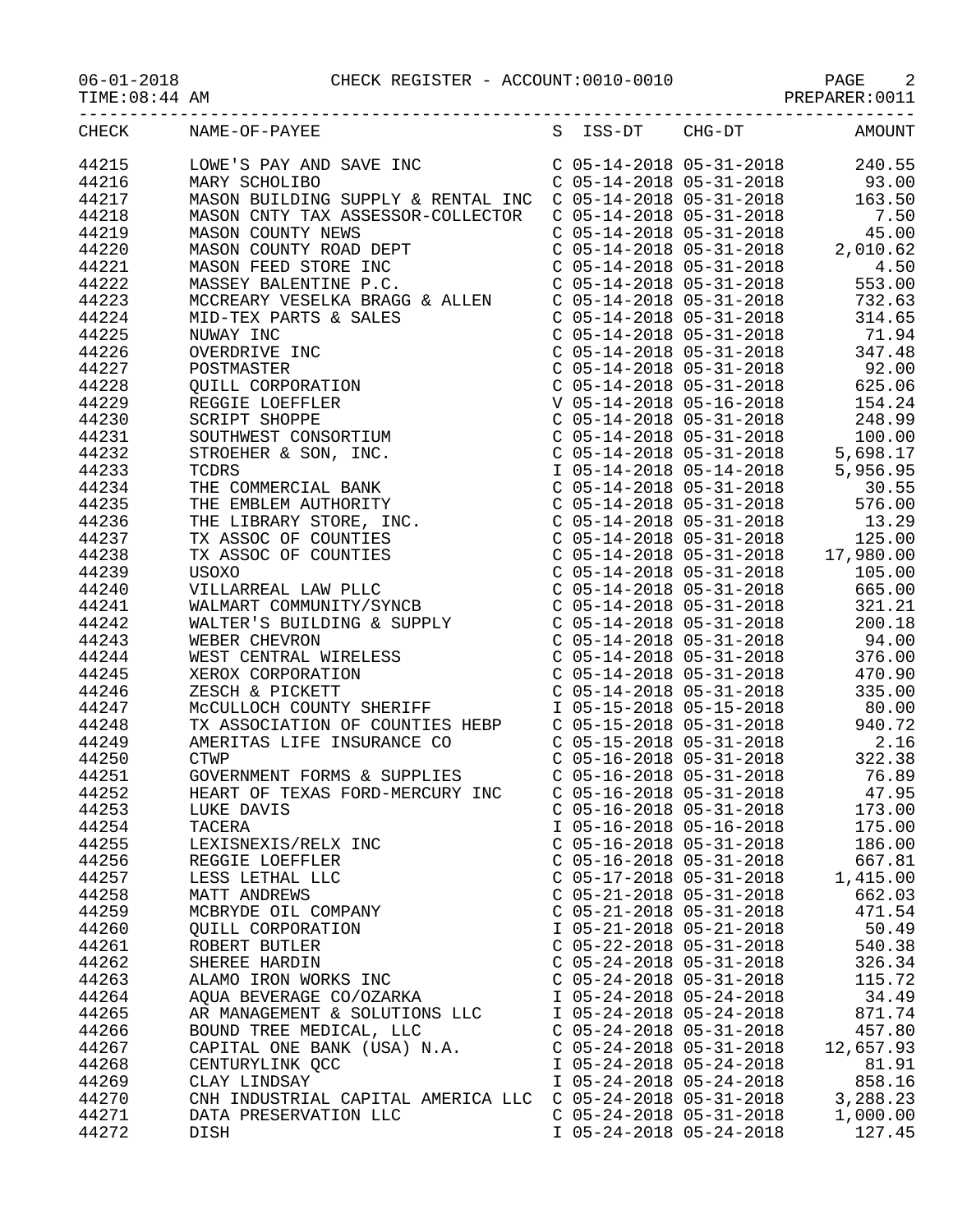06-01-2018 CHECK REGISTER - ACCOUNT:0010-0010 PAGE 3

|  | $06 - 01 - 2018$ |  |  |  |
|--|------------------|--|--|--|
|--|------------------|--|--|--|

| TIME:08:44 AM | PREPARER: 0011 |
|---------------|----------------|
|               |                |

| . IVI F.<br>A <sub>1</sub> |  | . .<br>56. P. P<br>. |
|----------------------------|--|----------------------|
|                            |  |                      |

| <b>CHECK</b> | NAME-OF-PAYEE                                                                                                     | S ISS-DT | $CHG-DT$                  | AMOUNT                             |
|--------------|-------------------------------------------------------------------------------------------------------------------|----------|---------------------------|------------------------------------|
| 44273        | FRONTERA HEATHCARE NETWORK                                                                                        |          | C 05-24-2018 05-31-2018   | 61.67                              |
| 44274        | FRONTIER                                                                                                          |          |                           | I 05-24-2018 05-24-2018 47.98      |
| 44275        | HI-LINE                                                                                                           |          | $C$ 05-24-2018 05-31-2018 | 334.73                             |
| 44276        | HILL COUNTRY MEDICAL EQUIPMENT                                                                                    |          | $C$ 05-24-2018 05-31-2018 | 90.00                              |
| 44277        | HILL COUNTRY MEM HOSPITAL                                                                                         |          | I 05-24-2018 05-24-2018   | 103.20                             |
| 44278        | JOHNSON'S PEST CONTROL                                                                                            |          | C 05-24-2018 05-31-2018   | 215.00                             |
| 44279        |                                                                                                                   |          | I 05-24-2018 05-24-2018   | 475.00                             |
| 44280        |                                                                                                                   |          | $C$ 05-24-2018 05-31-2018 | 1,325.00                           |
| 44281        |                                                                                                                   |          | I 05-24-2018 05-24-2018   | 334.94                             |
| 44282        | KIM LEHMAN<br>LUCIO MORA<br>MASON GAS COMPANY<br>MASON SHORT STOP<br>MCP SHOWS<br>PARTS PLUS<br>OUILL CORPORATION |          | I 05-24-2018 05-24-2018   | 133.70                             |
| 44283        |                                                                                                                   |          | I 05-24-2018 05-24-2018   | 525.00                             |
| 44284        |                                                                                                                   |          | I 05-24-2018 05-24-2018   | 3,321.77                           |
| 44285        | <b>OUILL CORPORATION</b>                                                                                          |          | I 05-24-2018 05-24-2018   | 146.78                             |
| 44286        | STEPHEN MUTSCHINK                                                                                                 |          | $C$ 05-24-2018 05-31-2018 | 30.00                              |
| 44287        | TCDRS                                                                                                             |          | $C$ 05-24-2018 05-31-2018 | 52, 415.70                         |
| 44288        | TX ASSOC FOR COURT ADMINISTRATION                                                                                 |          | I 05-24-2018 05-24-2018   | 75.00                              |
| 44289        | WATSON AUTO PARTS INC                                                                                             |          | C 05-24-2018 05-31-2018   | 548.09                             |
| 44290        | WEST CENTRAL WIRELESS                                                                                             |          | $C$ 05-24-2018 05-31-2018 | 442.00                             |
| 44291        | WILD THINGS ZOOFARI                                                                                               |          | I 05-24-2018 05-24-2018   | 225.00                             |
| 44292        | ZESCH & PICKETT                                                                                                   |          | I 05-24-2018 05-24-2018   | 500.00                             |
| 44293        | <b>JERRY BEARDEN</b>                                                                                              |          | I 05-25-2018 05-25-2018   | 114.45                             |
| 44294        | SANDRA RANDLE JACKSON                                                                                             |          | C 05-25-2018 05-31-2018   | 175.00                             |
| 44295        | PAYROLL CLEARING ACCOUNT                                                                                          |          |                           | C 05-29-2018 05-31-2018 151,907.05 |
| 44296        | TX ASSOCIATION OF COUNTIES HEBP                                                                                   |          | I 05-30-2018 05-30-2018   | 904.60                             |
| 44297        | AMERITAS LIFE INSURANCE CO                                                                                        |          | I 05-30-2018 05-30-2018   | 14.56                              |
| 44298        | <b>QUILL CORPORATION</b>                                                                                          |          | I 05-31-2018 05-31-2018   | 1,740.73                           |